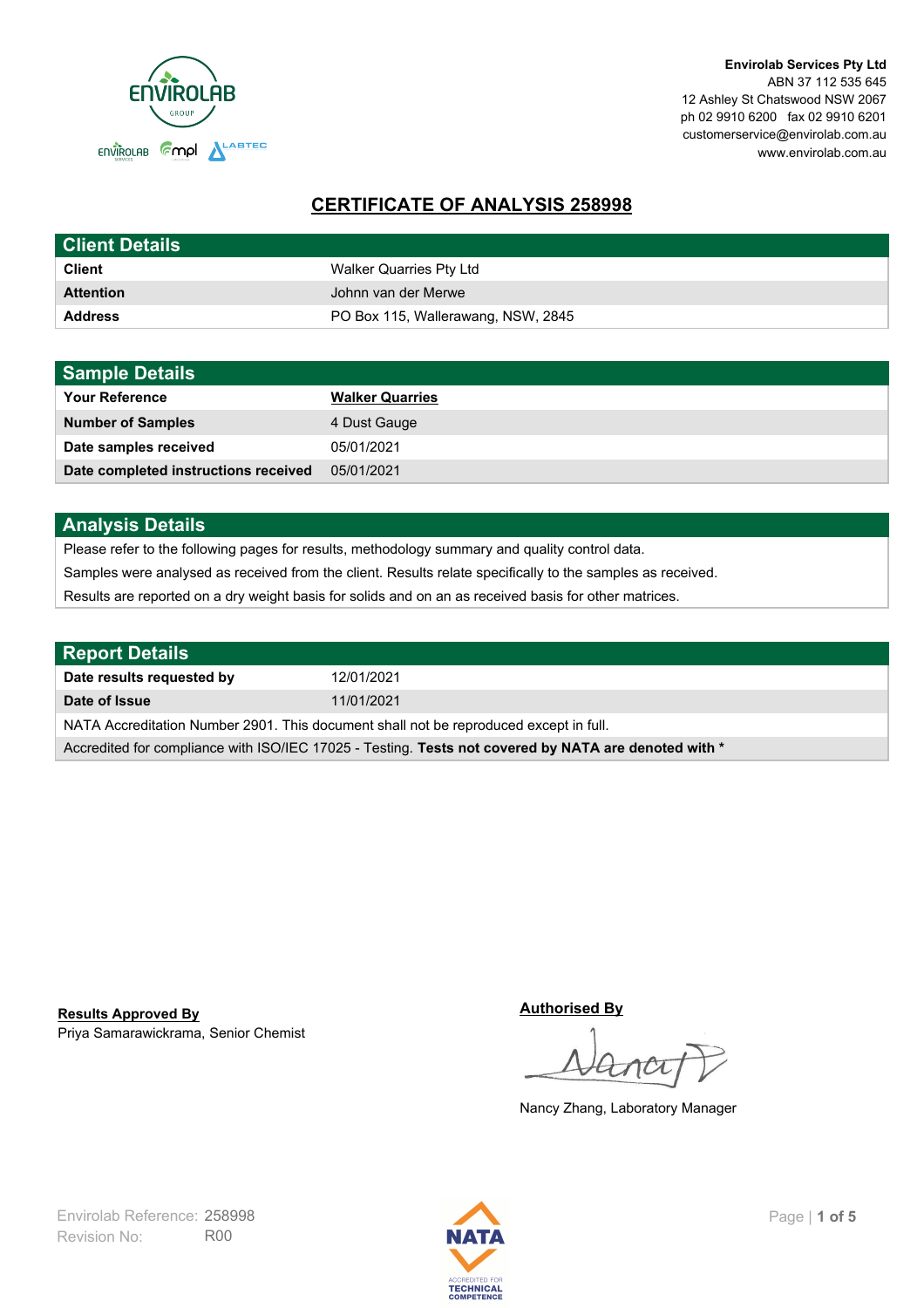| Dust Deposition AS 3580.10.1 |                          |                            |                            |                              |                            |
|------------------------------|--------------------------|----------------------------|----------------------------|------------------------------|----------------------------|
| <b>Our Reference</b>         |                          | 258998-1                   | 258998-2                   | 258998-3                     | 258998-4                   |
| <b>Your Reference</b>        | <b>UNITS</b>             | DG <sub>1</sub>            | DG <sub>2</sub>            | DG <sub>3</sub>              | DG4                        |
| Date Sampled                 |                          | 27.11.2020 -<br>24.12.2020 | 27.11.2020 -<br>24.12.2020 | $27.11.2020 -$<br>24.12.2020 | 27.11.2020 -<br>24.12.2020 |
| Type of sample               |                          | <b>Dust Gauge</b>          | <b>Dust Gauge</b>          | <b>Dust Gauge</b>            | <b>Dust Gauge</b>          |
| Date prepared                | $\overline{\phantom{a}}$ | 06/01/2021                 | 06/01/2021                 | 06/01/2021                   | 06/01/2021                 |
| Date analysed                | $\overline{\phantom{a}}$ | 06/01/2021                 | 06/01/2021                 | 06/01/2021                   | 06/01/2021                 |
| Dust - No. of Days Collected | $\overline{\phantom{a}}$ | 28                         | 28                         | 28                           | 28                         |
| Insoluble Solids             | g/m <sup>2</sup> /month  | 1.5                        | 0.5                        | 0.7                          | 1.1                        |
| Combustible Matter           | g/m <sup>2</sup> /month  | 0.3                        | 0.1                        | 0.3                          | 0.5                        |
| Ash                          | g/m <sup>2</sup> /month  | 1.2                        | 0.4                        | 0.4                          | 0.7                        |
| Soluble Matter               | g/m <sup>2</sup> /month  | 1.1                        | 1.1                        | 1.7                          | 2.2                        |
| <b>Total Solids</b>          | g/m <sup>2</sup> /month  | 2.6                        | 1.6                        | 2.4                          | 3.4                        |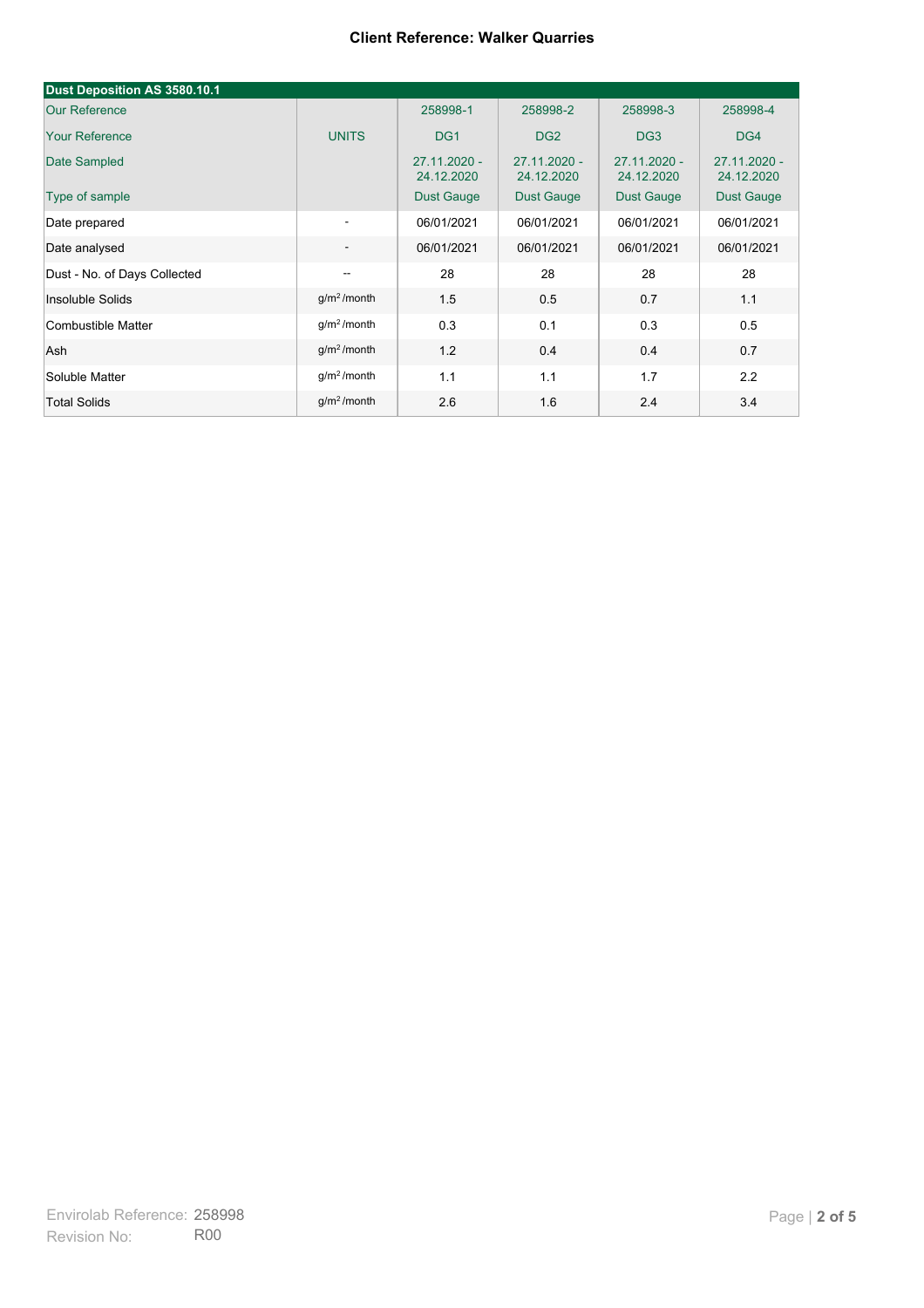| <b>Method ID</b> | <b>Methodology Summary</b>                               |
|------------------|----------------------------------------------------------|
| AS 3580.10.1     | Analysis of dust gauges by AS 3580.10.1 (analysis only). |

F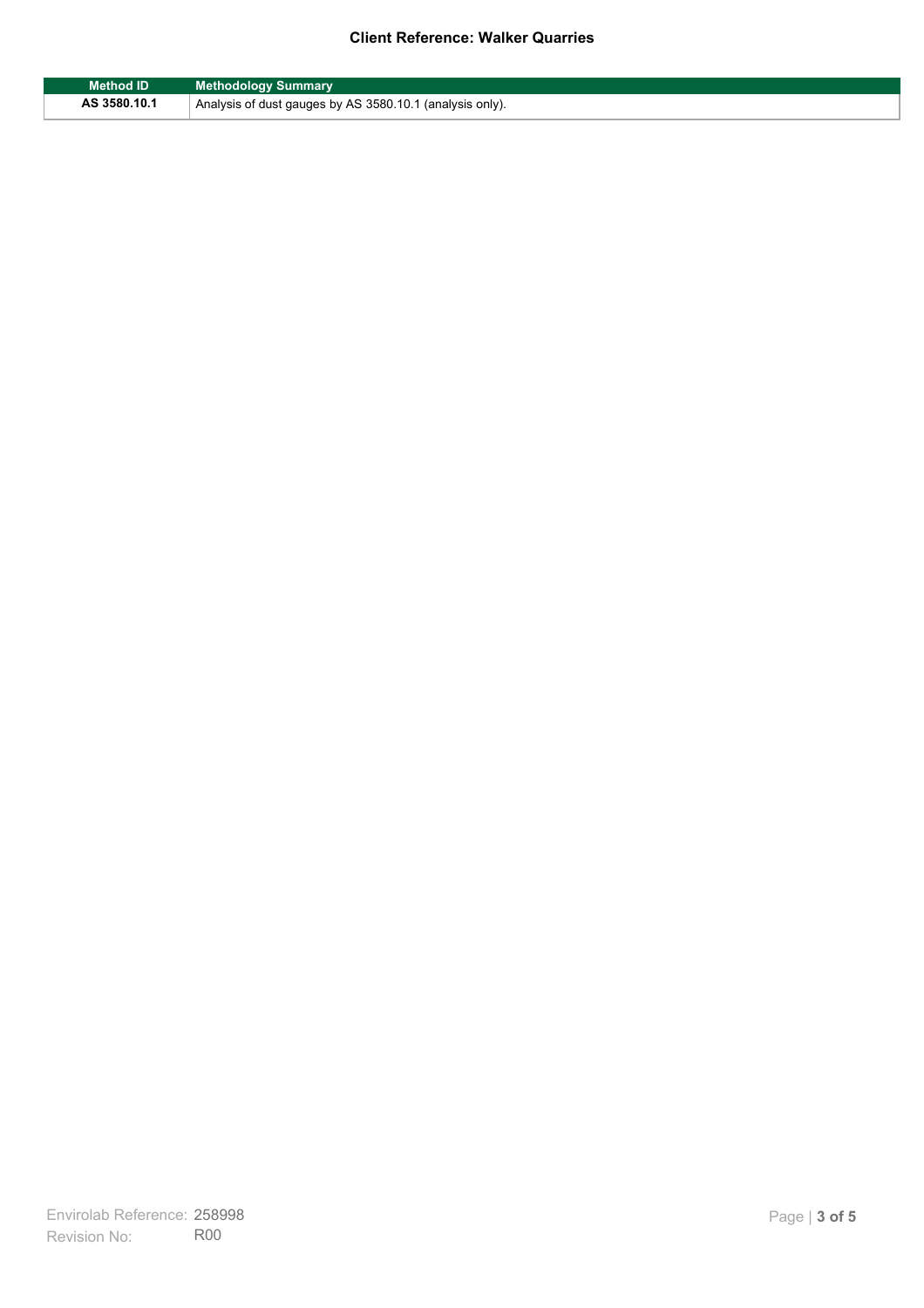| <b>Result Definitions</b> |                                           |
|---------------------------|-------------------------------------------|
| <b>NT</b>                 | Not tested                                |
| <b>NA</b>                 | Test not required                         |
| <b>INS</b>                | Insufficient sample for this test         |
| <b>PQL</b>                | <b>Practical Quantitation Limit</b>       |
| $\prec$                   | Less than                                 |
| $\geq$                    | Greater than                              |
| <b>RPD</b>                | <b>Relative Percent Difference</b>        |
| <b>LCS</b>                | Laboratory Control Sample                 |
| <b>NS</b>                 | Not specified                             |
| <b>NEPM</b>               | National Environmental Protection Measure |
| <b>NR</b>                 | Not Reported                              |